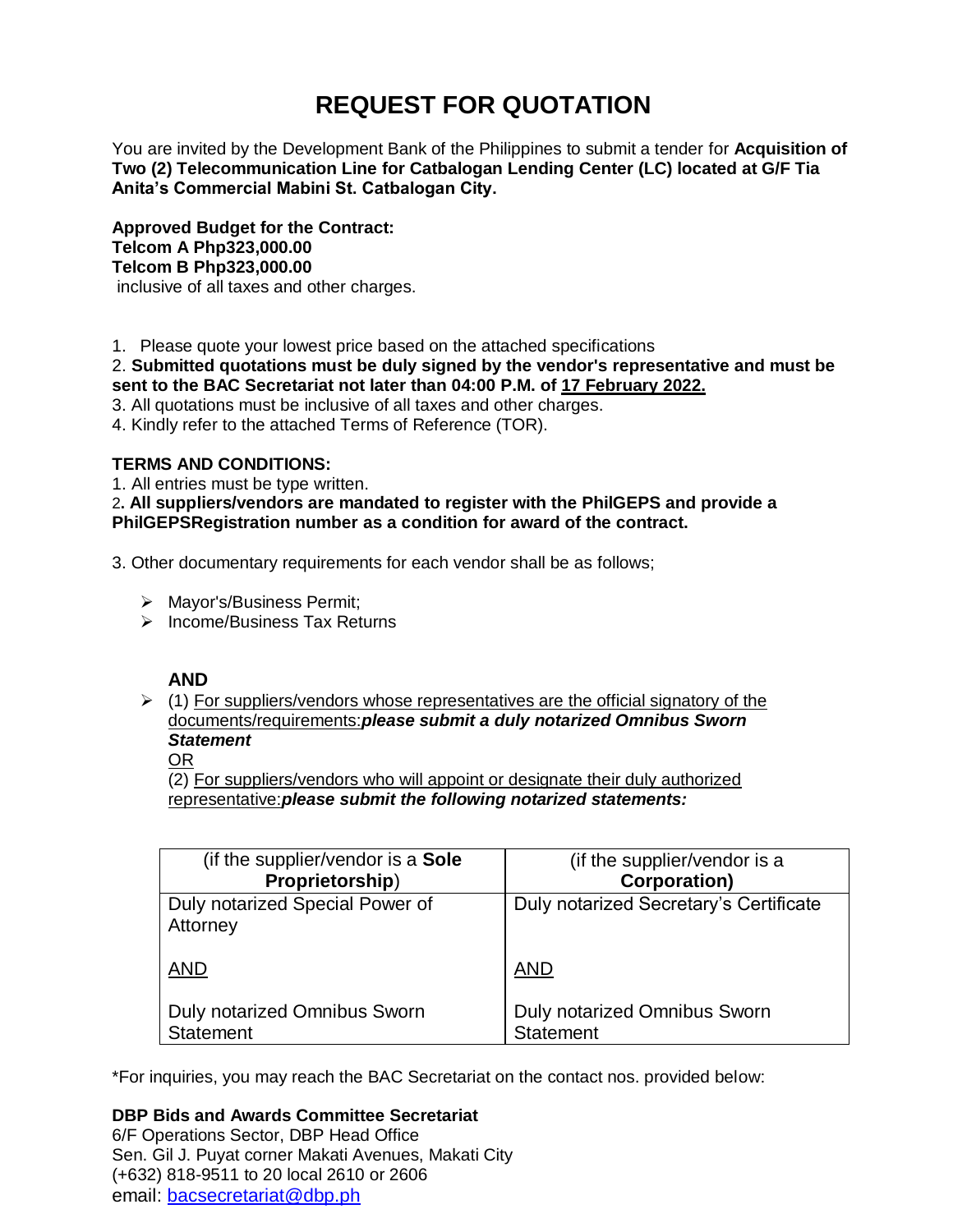#### Annex A

# ACQUISITION OF NEW, ADDITIONAL AND/OR REPLACEMENT TELECOMMUNICATION LINE/CONNECTIVITY SERVICE FOR THE DEVELOPMENT BANK OF THE PHILIPPINES (DBP)-**CATBALOGAN LENDING CENTER**

## APPROVED BUDGET FOR THE CONTRACT: Telco A: Php 194,000 Telco B: Php 194,000

#### **TECHNICAL SPECIFICATIONS**

#### A. BACKGROUND

÷

The telecommunication connectivity service (line) is for the connection of DBP online systems, services and facilities in any of the following DBP remote sites:

- A.1. Branch Office, including:
	- A.1.a. Lending Center
	- A.1.b. Cash Center
	- A.1.c. Branch-Lite Unit
- A.2. Automated Teller Machine (ATM)

#### **B. OBJECTIVE**

To acquire stable, reliable and secure telecommunication connectivity/line service to link DBP remote sites to the Head Office from an authorized and qualified telecommunication service provider (Telco).

# C. COVERAGE OF THE CONTRACT

The contract will be for a one (1) year period starting from date of acceptance of service with the option for automatic renewal.

#### D. MINIMUM SPECIFICATIONS

- D.1. Connectivity/Line Service Availability
	- > The minimum availability of service is 99.6%.
- D.2. Connectivity/Line Specifications
- D.2.a. Branch Office ☑
	- D.2.a.i. Wired MPLS/VPN, Radio Last Mile or VSAT connection with minimum of 2 Mbps bandwidth
	- D.2.a.ii. Must be Ku Band or C Band for the VSAT
	- D.2.a.iii. Inclusive network equipment, such as router and or router/modem, must not be on End-of-Life/End-of-Support status within the contract period
	- D.2.a.iv. Router must support GRE/mGRE tunneling and IP Security (ex. dynamic VPN) and SNMP
	- D.2.a.v. DBP shall have the full access of the router
	- D.2.a.vi. Provide near real time and historical link monitoring

D.2.b. ATM - Wired П

- D.2.b.i. VPN connection at least 128 Kbps via MPLS
- D.2.b.ii. Inclusive network equipment, such as router and or router/modem, must not be on End-of-Life/End-of-Support status within the contract period
- D.2.b.iii. Support GRE tunneling and SNMP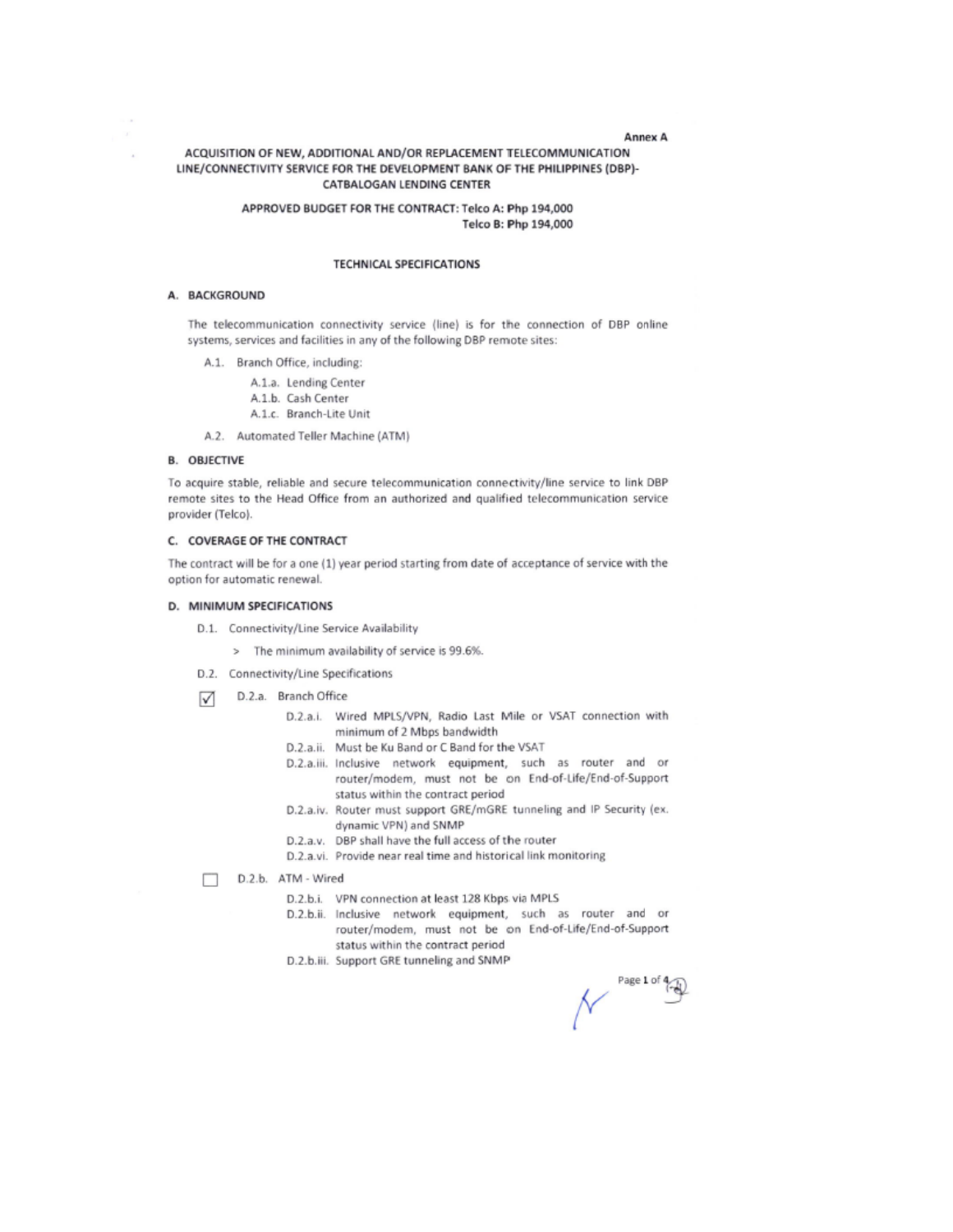- D.2.c. ATM Wireless
	- D.2.c.i. Provide data transmission function by public GPRS/ GSM network or higher
	- D.2.a.vii. Inclusive network equipment, such as router and or router/modem, must not be on End-of-Life/End-of-Support status within the contract period
	- D.2.c.ii. Support GRE Tunneling and SNMP
	- D.2.c.iii. Provide GUI access for local and remote management
	- D.2.c.iv. Operate at -30~+75°C temperature
	- D.2.c.v. Has LED status indication
	- D.2.c.vi. Support RJ45 console port
	- D.2.c.vii. Include: 1 power cord, 2 antennas, 1 console cable, 1 set documentation
	- D.2.c.viii. Provide near real time and historical link monitoring.
	- D.2.c.ix. Meet the average latency requirement of not greater than 200ms measured using the Ping utility or any similar mobile applications
	- D.2.c.x. Meet signal requirement of not less than 2 bars measured using mobile or similar devices capable of said measurement
	- D.2.c.xi. DBP shall have full access to the Modem/Router
- D.3. Support Services and Incident Management
	- D.3.a. The Telco shall provide 24 x 7 onsite, telephone and email support. For every service unavailability/downtime reported, the response time shall be within thirty (30) minutes.
	- D.3.b. Upon the occurrence of service unavailability/downtime, the Telco shall:
		- D.3.b.i. Conduct problem isolation/resolution and link restoration activities
		- D.3.b.ii. Notification via electronic mail (E-mail) and telephone within one (1) hour of the occurrence
		- D.3.b.iii. Minimum of twice a day status report to DBP via E-Mail
		- D.3.b.iv. Estimated time of arrival (ETA) if unsite activities required
		- D.3.b.v. Estimated time of resolution (ETR)
		- D.3.b.vi. Root cause
		- D.3.b.vii. Comply with DBP policies on security and confidentiality during support services.
	- D.3.c. The Telco shall submit an incident report stating the reason/s for the outage and detailing the steps undertaken to resolve a particular problem upon DBP's request.
- D.4. Service Performance Review
	- > The Telco shall conduct a performance review session at least once every quarter of a year

#### E. TELECOMMUNICATION CONNECTIVITY/LINE REQUIREMENT CLASSIFICATION

The primary objective of the following provisions is to have multiple Telcos per site, providing service redundancy, high availability and avoiding single point of failure.

- E.1. New Telecommunication Line Requirement
	- E.1.a. Covered Sites

Page 2 of 4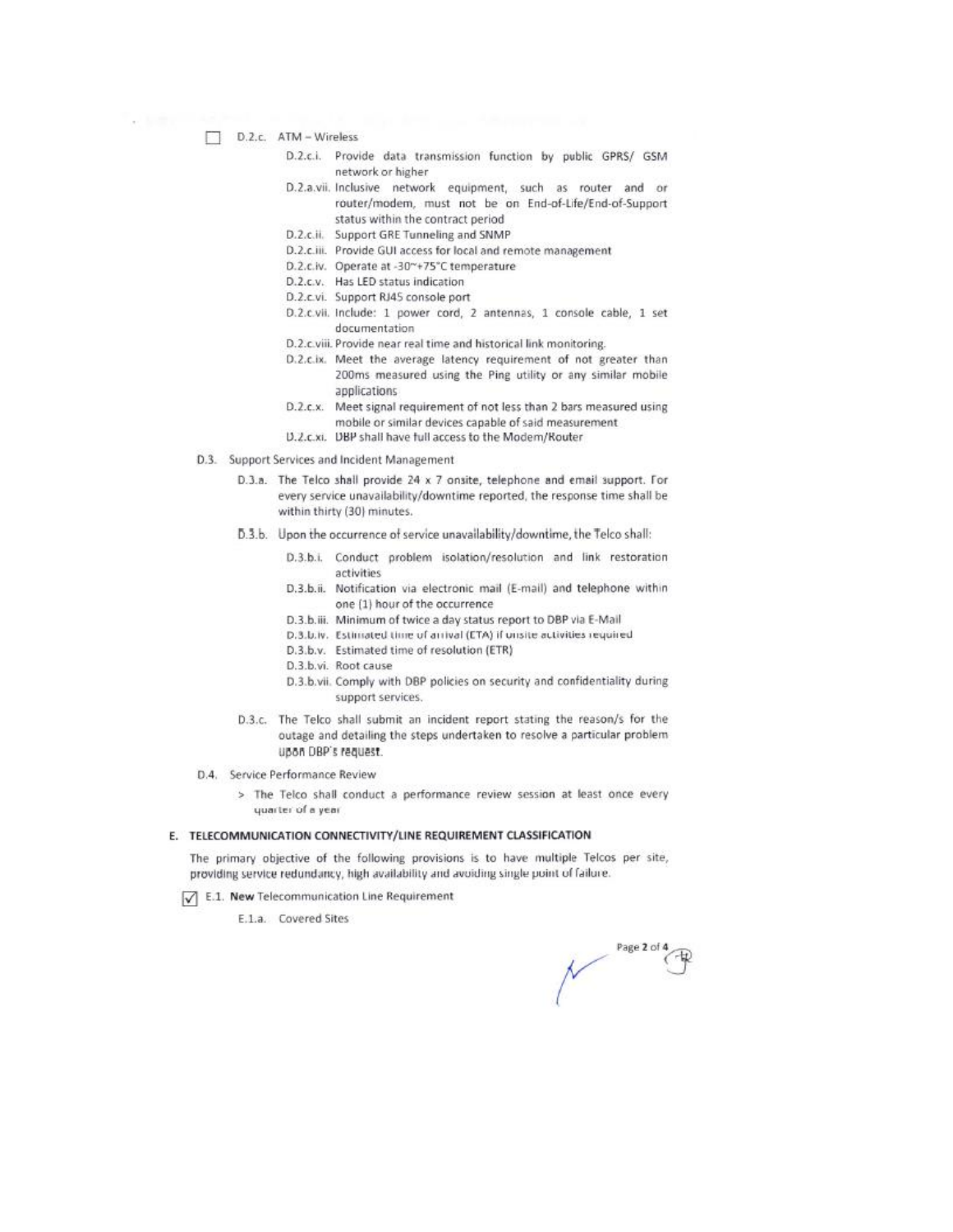## > New remotes sites

#### E.1.b. Telco Selection Criteria

- > Telecommunication Line for Branch Office
	- E 1 bi. Two (2) different Telcos (Telco A and Telco B) shall be selected
	- E.1.b.ii. Telco A is the lowest (winning) provider
	- E.1.b.iii. Telco B is the second lowest provider
- > Telecommunication Line for Additional ATM Facility of a Branch Office
	- E.1.b.iv. The Telco must be different from the one which has the majority or most of the telecommunication connectivity services provided for the ATM/s of that Branch Office
- E.2. Additional Telecommunication Line Requirement п

E.2.a. Covered Sites

> For existing sites with existing telecommunication line/s

- E.2.b. Telco Exception
	- > The Telco/s of the existing line/s servicing the site shall not be invited and will not be allowed to participate

# E.3. Replacement Telecommunication Line Requirement

- E.3.a. Covered Sites
	- > For existing sites with existing telecommunication line/s
- E.3.b. Telco Exception
	- E.3.b.i. For Telco Redundancy Replacement
		- > The Telco of the existing line/s servicing the site including the one to be replaced shall not be invited and will not be allowed to participate
	- E.3.b.ii. Replacement for the Purpose of Telecommunication Line Capacity (Bandwidth) Upgrade
		- > The Telco of the other existing line/s servicing the site (i.e., other than the one to be replaced) shall not be invited and will not be allowed to participate
	- E.3.b.iii. For Wireless to Wired Facility Replacement
		- > The Telco of the other existing line/s servicing the site (i.e., other than the one to be replaced) shall not be invited and will not be allowed to participate

## F. DISCONTINUANCE OF SERVICE

DBP can opt to discontinue the service within the contract period without pre-termination fee/s, if the Telco provider fails to meet the required minimum availability of service, specified in item D.1, for three (3) consecutive months (3-strike rule)

# G. PAYMENT

The payment shall be in a monthly basis every after the service acceptance.